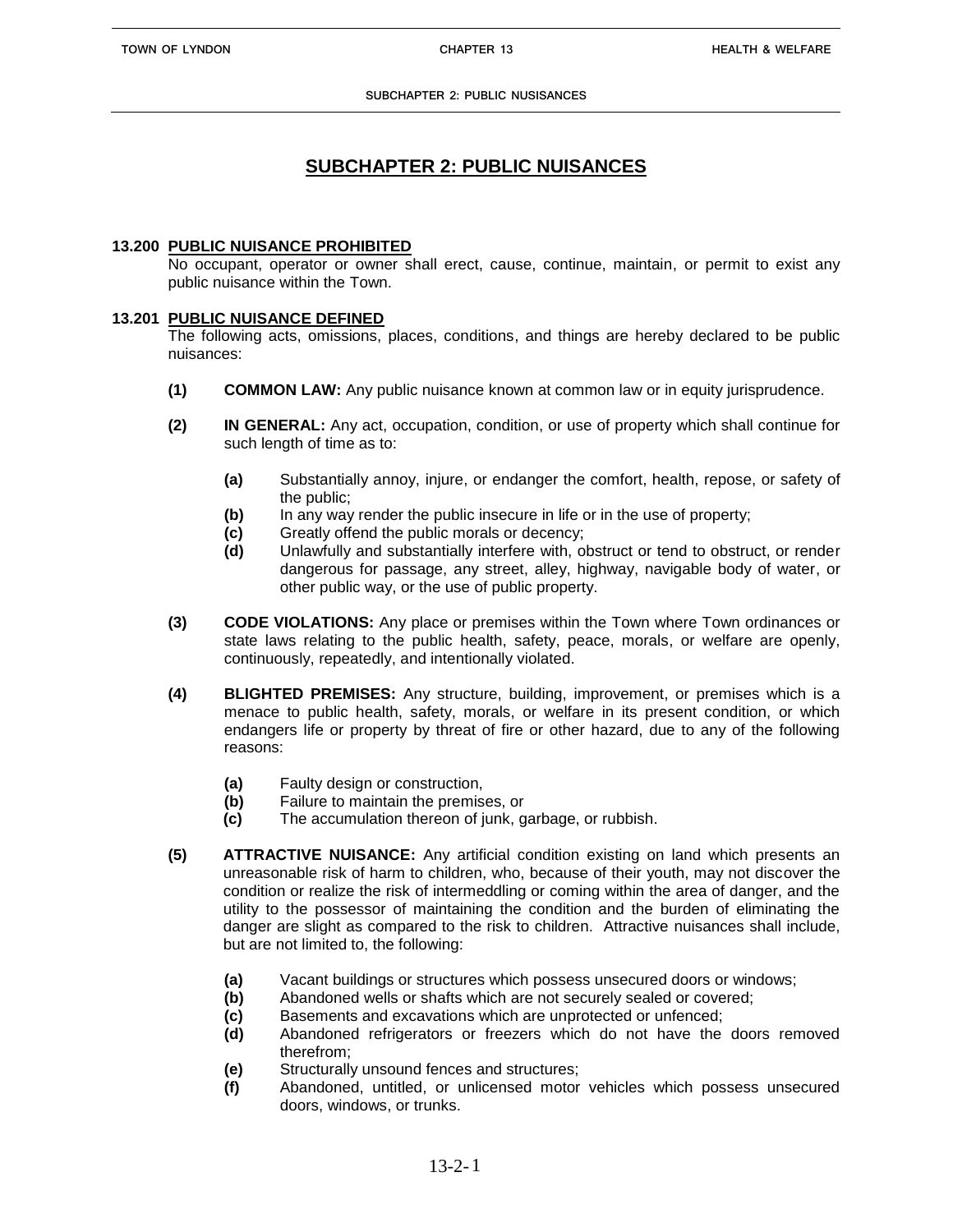#### **SUBCHAPTER 2: PUBLIC NUSISANCES**

- **(6) PUBLIC HEALTH:** The following acts, omissions, places, conditions, and things are hereby specifically declared to be public nuisances, affecting public health, but such enumeration shall not be construed to exclude other health nuisances:
	- **(a) Adulterated Food**: All decayed, harmfully adulterated, or unwholesome food or drink sold or offered to the public for human consumption.
	- **(b) Unburied Carcasses**: Carcasses of animals, birds, or fowl, not intended for human consumption or food, which are not buried or otherwise disposed of in a sanitary manner within 24 hours after death.
	- **(c) Breeding Places for Vermin, etc.:** Accumulation of decayed animal or vegetable matter, garbage, refuse, rubbish, rotting lumber, bedding, packing materials, scrap metal, or any materials whatsoever in which flies, mosquitoes, disease-carrying insects, rats, or other vermin may breed.
	- **(d) Stagnant Water**: All stagnant water in which mosquitoes, flies, or other insects can breed.
	- **(e) Privy Vaults and Garbage Cans**: Privy vaults and garbage cans which are not fly-tight.
	- **(f) Noxious Weeds**: All noxious weeds.
	- **(g) Air Pollution:** The emission or escape into the open air of such quantities of smoke, ash, dust, soot, cinders, acid, or other fumes, dirt, noxious gases, or other material, in such place or manner that causes or is likely to cause injury, detriment, or nuisance to any appreciable number of persons within the Town.
	- **(h) Water Pollution**: The pollution of any public well or cistern, stream, lake, canal, or other body of water.
	- **(i) Noxious Odors, Etc.:** Any use of property, substances, or things within the Town emitting or causing any foul, offensive, noisome, nauseous, noxious, or disagreeable odor, gas, effluvia, or stench extremely repulsive to ordinary persons, or which annoy, discomfort, injure, or inconvenience the health of any appreciable number of persons within the Town.
	- **(j) Road Pollution:** Any use of property which shall cause any nauseous or unwholesome liquid or substance to flow into or upon any public highway or public place within the Town.
	- **(k) Animals at Large:** All animals running at large. An animal is considered to be "running at large" if it is off the premises of its owner and not under the control of the owner or some other person.
	- **(l) Accumulations of Waste**: Accumulations of garbage, refuse, rubbish, or recyclable waste, which exists for more than 10 consecutive days and which is not stored completely in an enclosed structure.
- **(7) PUBLIC PEACE AND SAFETY:** The following acts, omissions, places, conditions, and things are hereby declared to be public nuisances affecting peace and/or safety, but such enumeration shall not be construed to exclude other nuisances:
	- **(a) Signs, Billboards, Lights, Etc.:** All signs, billboards, awnings, lights, and other similar structures which are over or near highways, and which because of color, location, brilliance, or manner of operation, unreasonably distract or blind the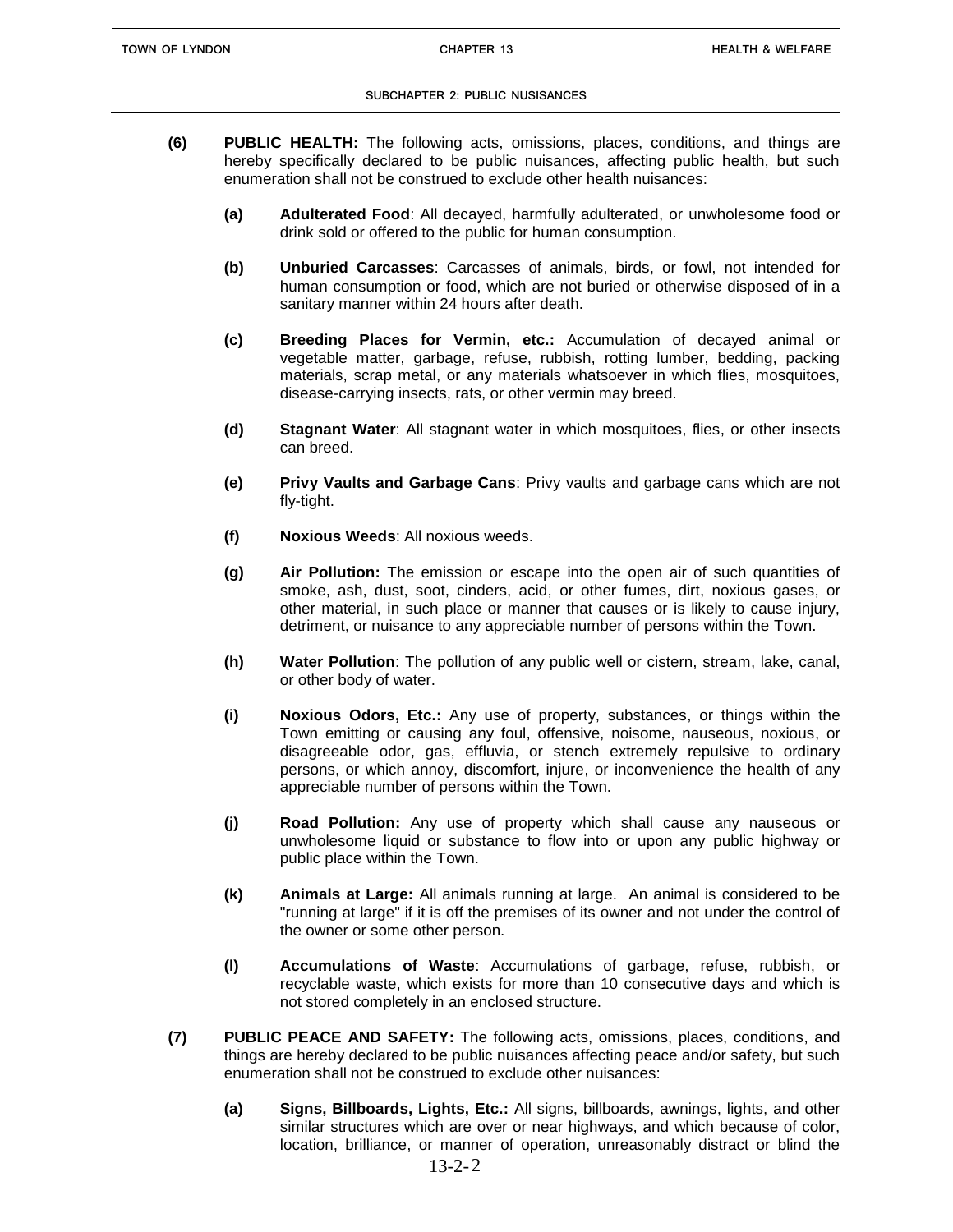#### **SUBCHAPTER 2: PUBLIC NUSISANCES**

users of highways and thereby create an unreasonable danger to public safety.

- **(b) Unauthorized Traffic Signs**: All unauthorized signs, signals, markings, or devices placed or maintained upon or in view of any public highway which purport to be or may be mistaken as an official traffic control device, or railroad sign or signal, or which because of their color, location, brilliance, or manner of operation, interfere with the effectiveness of any official device, sign, or signal.
- **(c) Obstructions of Streets and Excavations**: All obstructions of highways, and all excavations in or under the same, except as permitted by this Code, or which, although made in accordance with this Code, are kept or maintained for an unreasonable or illegal length of time after the purpose thereof has been accomplished, or which do not conform to the permit issued.
- **(d) Flammable Liquids**: Repeated or continuous violations of this Code or State law relating to the storage of flammable liquids.
- **(e) Open Cisterns, Wells, Basements, or Other Dangerous Excavations:** Any open cisterns, cesspools, wells, unused basements, excavations, swimming pools, or other dangerous openings, unless such places are filled, securely covered, or fenced in such manner as to prevent injury, provided any cover shall be of a design, size, and weight that the same cannot be removed by small children.
- **(f) Abandoned Refrigerators**: Any abandoned, unattended, or discarded ice box, refrigerator, or other container which has an airtight door or lid, snap lock, or other locking device, which may not be released from the inside.
- **(g) Tree Limbs**: All limbs of trees which project over a public highway less than fourteen (14) feet above the surface thereof.
- **(h) Dead Trees**: All dead or dying trees and tree limbs, which are so situated that the tree or limb could fall onto a public highway or public property, or onto property which is not owned the owner of the tree.. A tree or limb shall be presumed to be dead or dying if 50% or more of the tree or limb does not have leaves on it during the growing season.
- **(i) Fireworks:** All use or display of fireworks, except as provided by the laws of the State of Wisconsin.
- (**j) Wires Over Streets:** All wires over public highways or public grounds, which are strung less than sixteen (16) feet above the surface thereof.
- **(k) Noisy Animals or Fowl:** The keeping or harboring of any animal or fowl which, by frequent or habitual howling, yelping, barking, crowing, or other noise, shall greatly annoy or disturb a person of ordinary sensibilities within the Town.
- **(l) Gang Graffiti:** The display of gang graffiti.
- **(8) PUBLIC MORALS AND DECENCY:** The following acts, omissions, places, conditions, and things are hereby specifically declared to be public nuisances offending public morals and decency, but such enumeration shall not be construed to exclude other nuisances which may offend public morals and decency:
	- **(a) Disorderly Houses:** All disorderly houses, bawdy houses, houses of ill fame, gambling houses, and buildings or structures kept or resorted to for the purposes of prostitution, promiscuous sexual intercourse, or gambling.